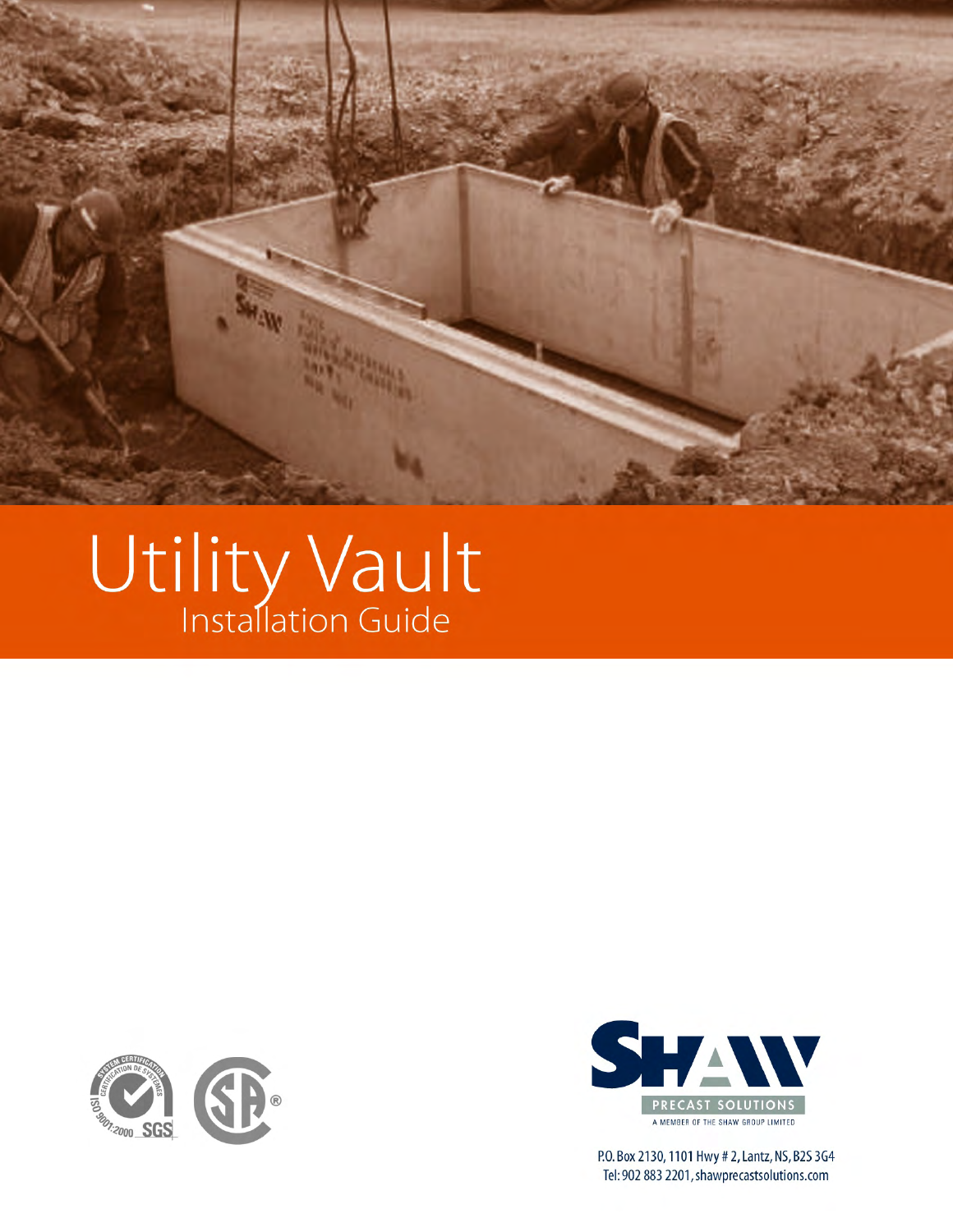#### Table of Contents

#### UTILITY VAULT INSTALLATION GUIDE

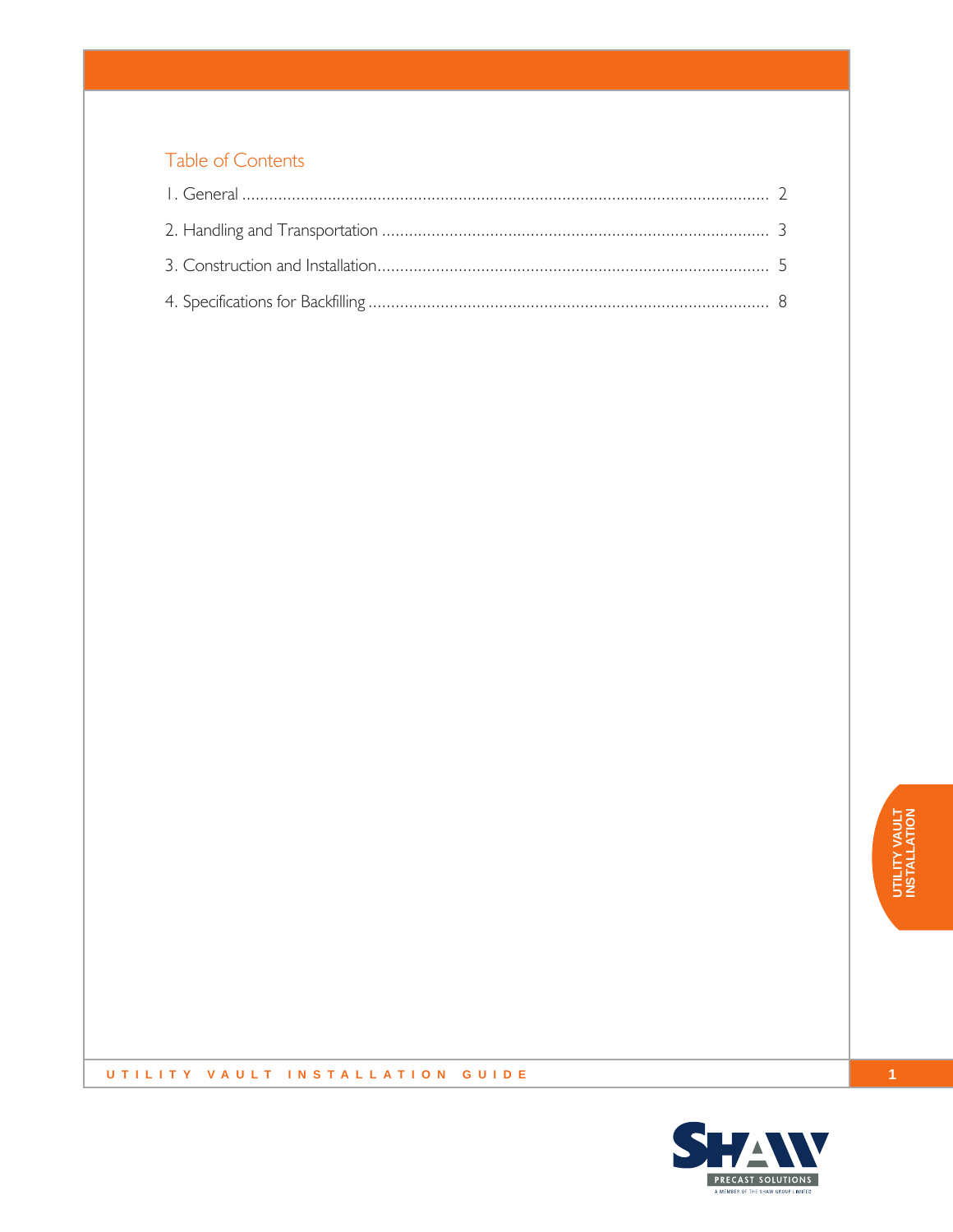#### 1. General

Shaw Utility Vaults are high quality, low maintenance, pre-cast structures that can be used in a variety of applications such as:

- • Utility meter chambers.
- Telecommunications / electrical duct manholes.
- Pull pits.
- • Air / pressure relief chambers.
- Valve chamber.
- • Storage / holding tanks.
- Pump chambers.
- Etc.

**Shaw Pipe has three standard sizes available for utility structures:**

- • 1500mm wide x 2700 mm long x 2100 mm high
- • 1800mm wide x 3600 mm long x 2000 mm high
- • 3000mm wide x 3600 mm long x 2100 mm high

Standard units are designed following ASTM C857-95 "Minimum Structural Design Loading for Underground Precast Concrete Utility Structures", for 600mm of soil cover and CL-625 Live Loading unless otherwise specified on the shop drawings.

Each Utility Vault consists of a Base and a Cover that are assembled on site with joint material between them to create a complete unit.





**INST UTILITY VAULT ALLATION**

**2**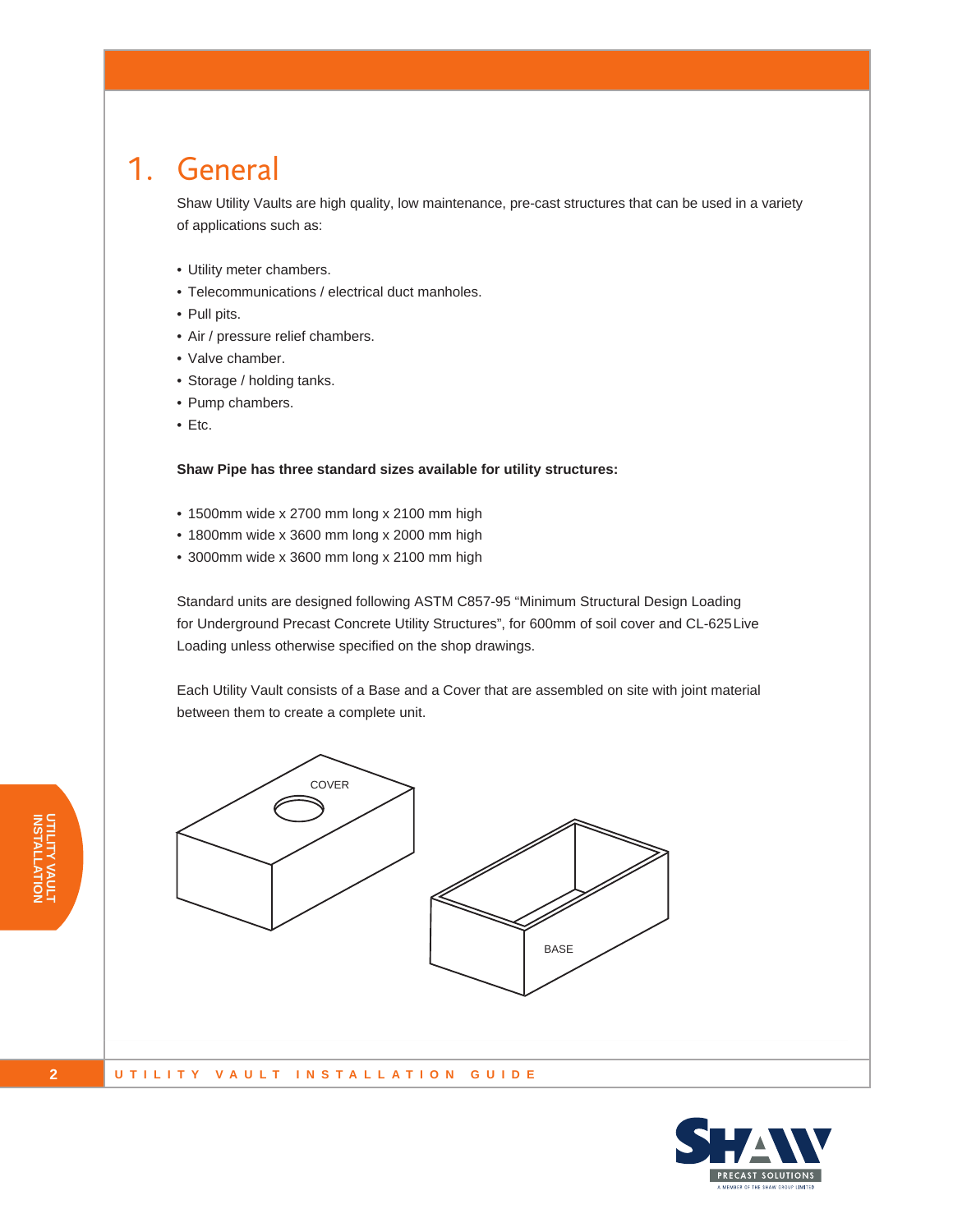## 2. Handling and Transportation

Care must be exercised when handling and moving Utility Vaults. Utility Vaults are designed to be lifted, stored and transported as they would be installed on site.

Spreader Beams are to be used for stripping from the Form, handling in the yard and loading onto the truck. The use of a spreader beam will prevent unwanted lateral forces applied to the units. All Utility Vaults are to be only lifted by the cast-in lifting anchors that are shown on the shop drawings, any other method of lifting may be unsafe or damage the product.



Storage of Utility Vaults shall occur on solid ground that will not settle under the unit's weight. The unit's shall be supported by wood dunnage directly below each lift anchor (as a minimum) and shall maintain a minimum of 100mm between the bottom of the structure and the ground. If the ground can resist the structure's weight, a Base Section unit may be stacked on top of a Cover Section providing that 50mm separation between each structure is maintained and the dunnage is located directly below the lift anchors (as a minimum).



**UTILITY VAULT INSTALLATION GUIDE**



**3**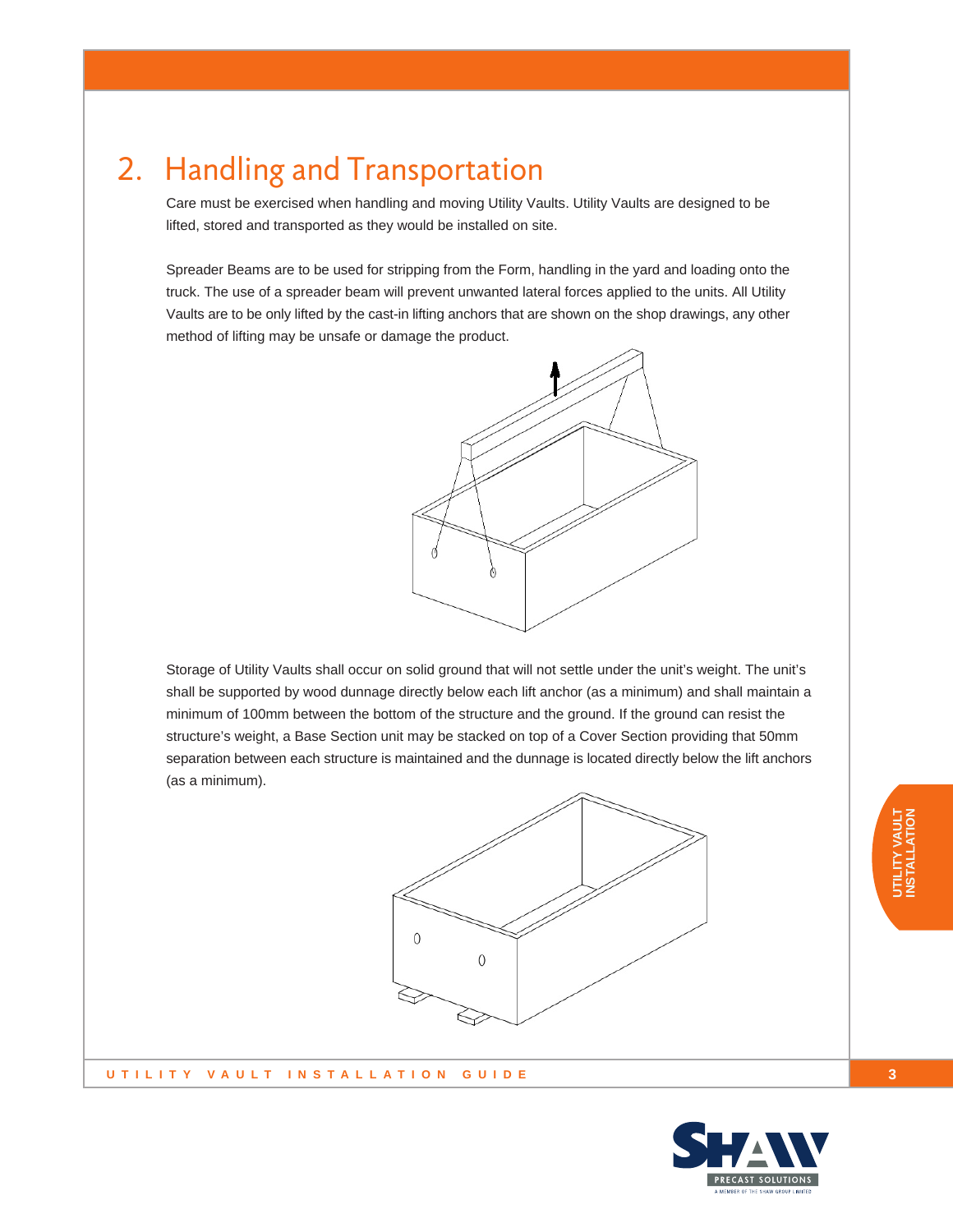Utility Vault elements are **not** to be shipped until the full 28 day concrete design strength has been obtained.

Utility Vaults shall always be shipped with their long direction parallel to the truck trailer with the unit's centre of gravity in line with the vehicles (see project specific shop drawings). Dunnage shall be placed between the trailer deck and the Utility Vault to prevent damage to the unit. At a minimum, dunnage will be located under each lift anchor point and any other location that a tie-down strap is used. At no time shall the Utility Vault be allowed to deform when being tied down, the unit must be shimmed with the appropriate size piece of material to prevent deflection.



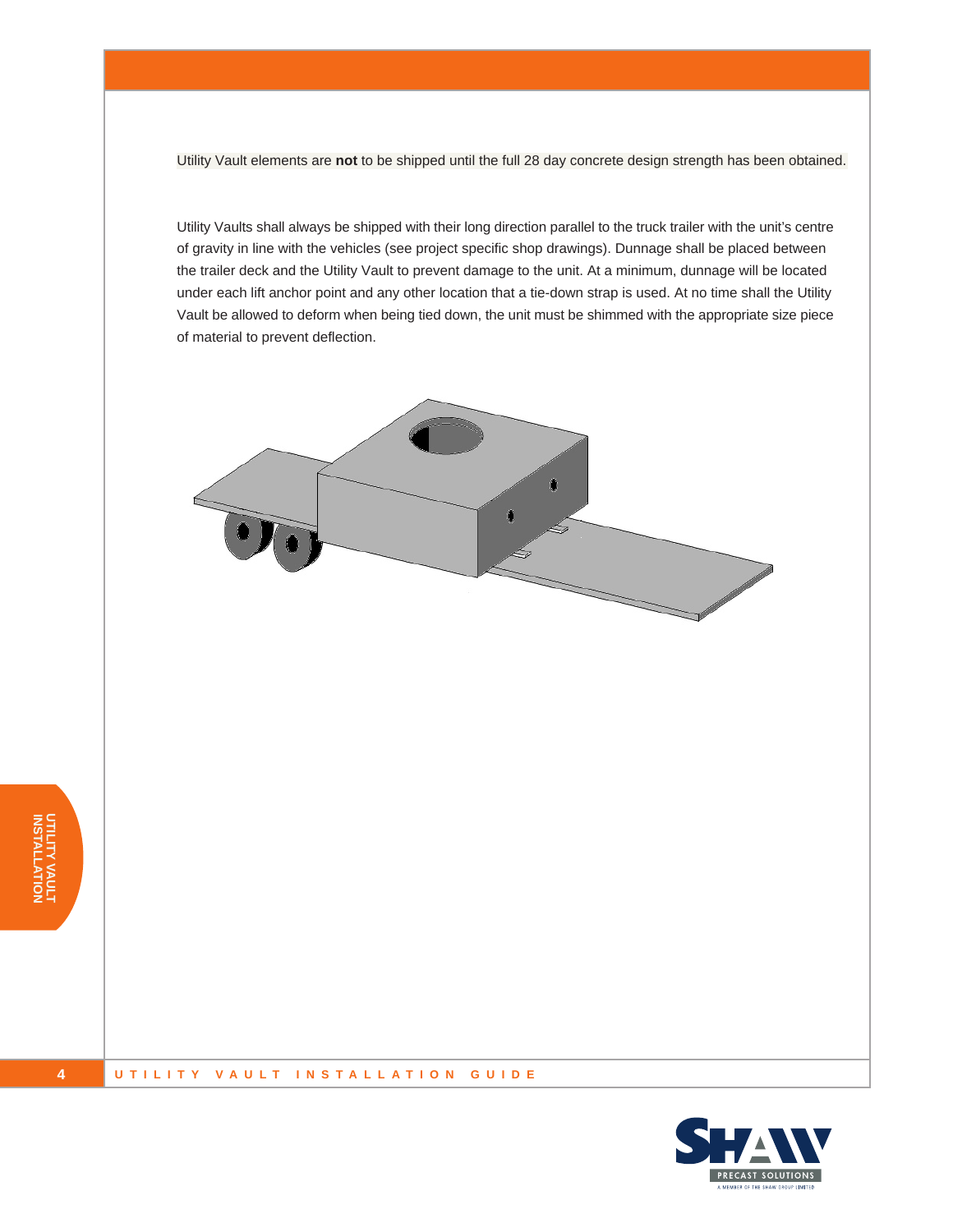## 3. Construction and Installation

The installation/excavation of the Utility Vault shall be in accordance with all provincial safety legislation regarding the use of trench cages and/or appropriate back-slopes

To install the Utility Vaults, equipment rated for the correct capacity shall be used in conjunction with two 2-Leg Bridle Hitches at a maximum fleet angle of 60° or a spreader beam. This is to minimize lateral load on the Utility Vault. At no time shall the Utility Vaults be lifted by any other means than by the lift anchors provided.



**5**



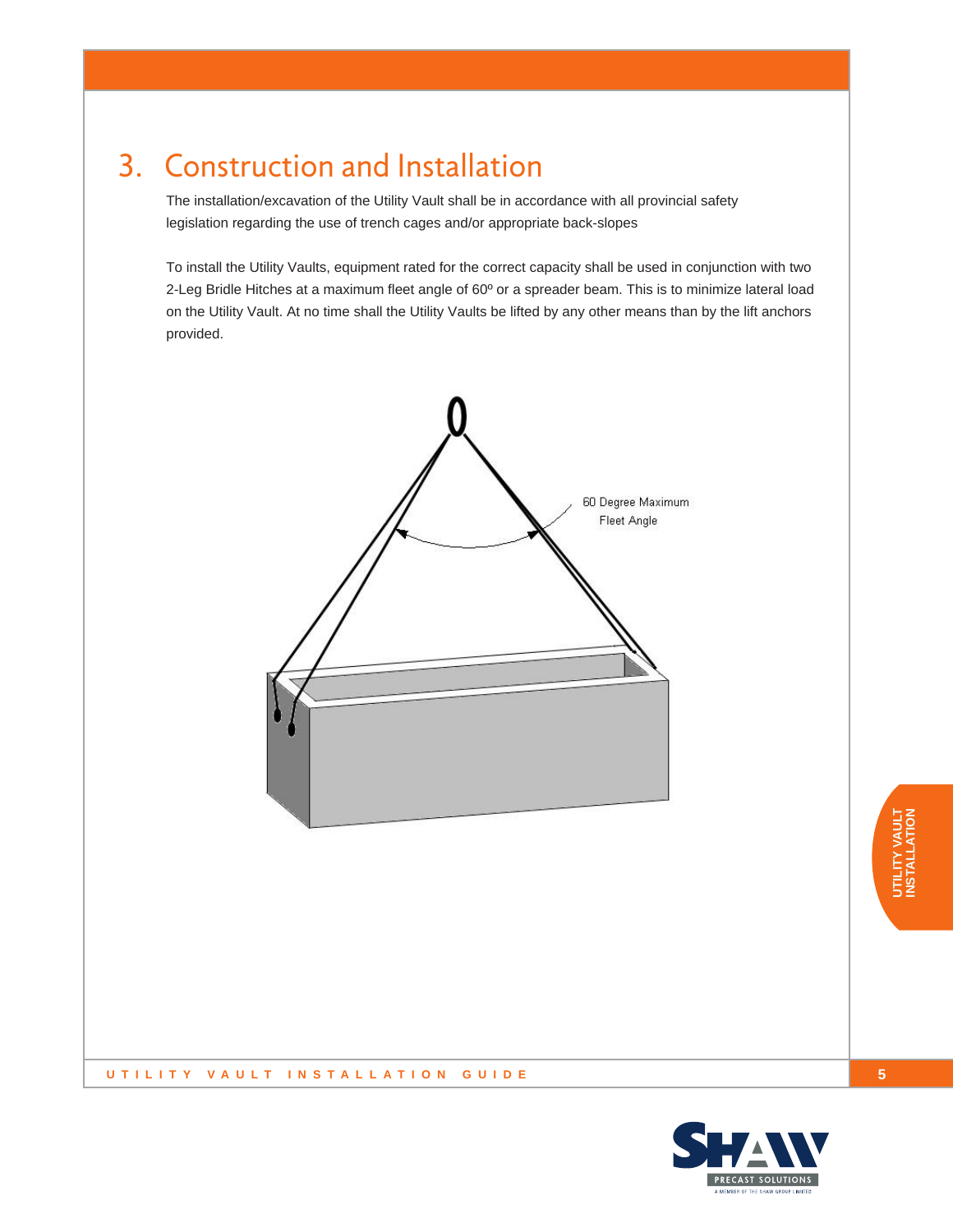Install Base Section on 300mm of C3 Clear Stone to attain the required bearing capacity noted on the accompanying shop drawings.



Install two 25mm Hamilton Kent "Kent Seal Butyl Rubber Sealant" on the exterior shoulder and interior spigot of the Base Section, following the manufacture's installation instructions. After the Top Section has been installed, apply a 300mm wide strip of "Conwrap CS 212" on all four sides of the structure, following the manufacture's installation instructions.





**UTILITY VAULT ALLATION**

**INSTALL**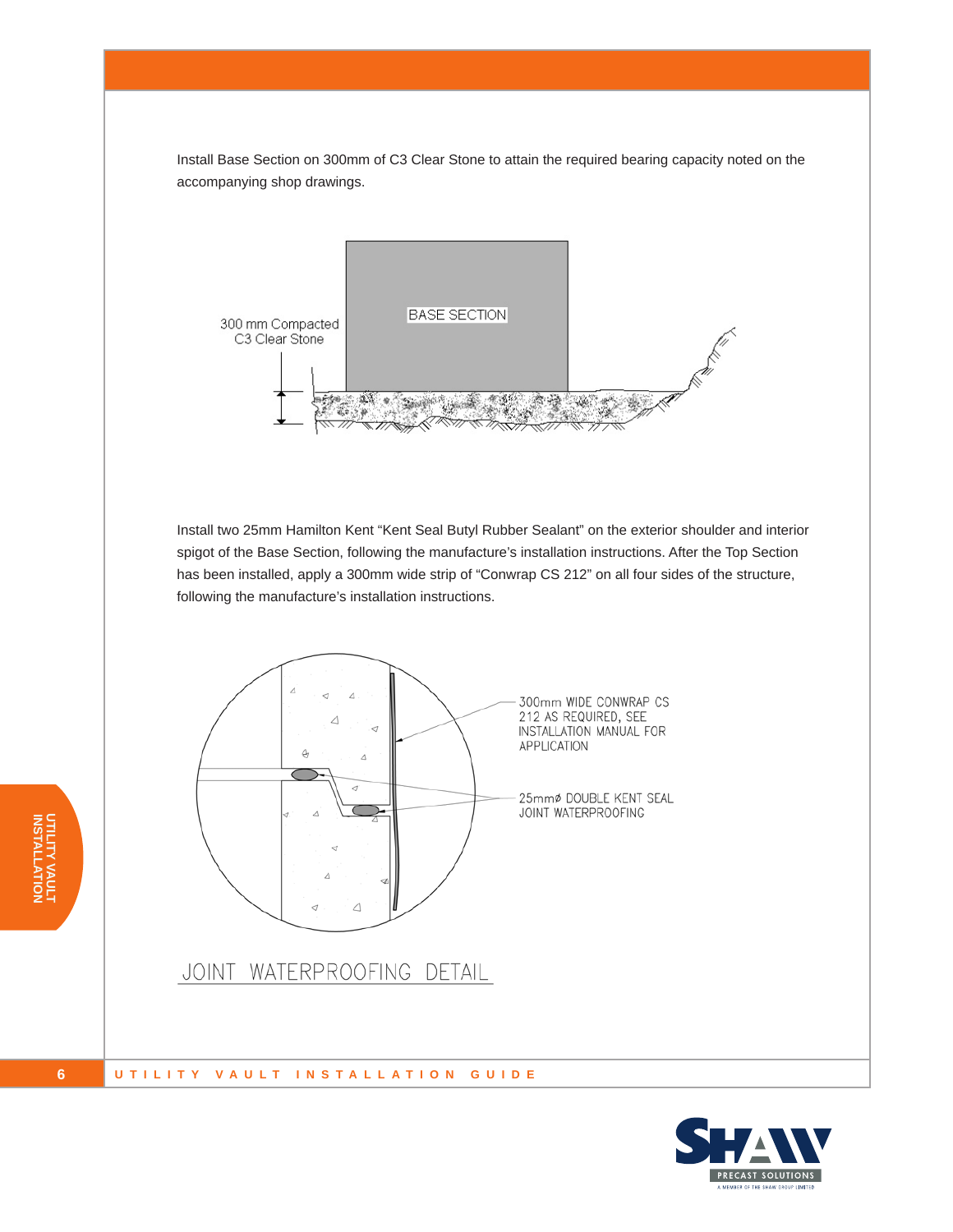Install Cover onto Base Section ensuring sealant is in contact with both the Cover and Base Section around the perimeter of the joint.



Apply 300mm wide ConWrap CS 212 membrane around the joint. This task consists of the application of primer and membrane following manufacturer's directions. See pictures below of the same membrane being applied to a ShawSpan structure.